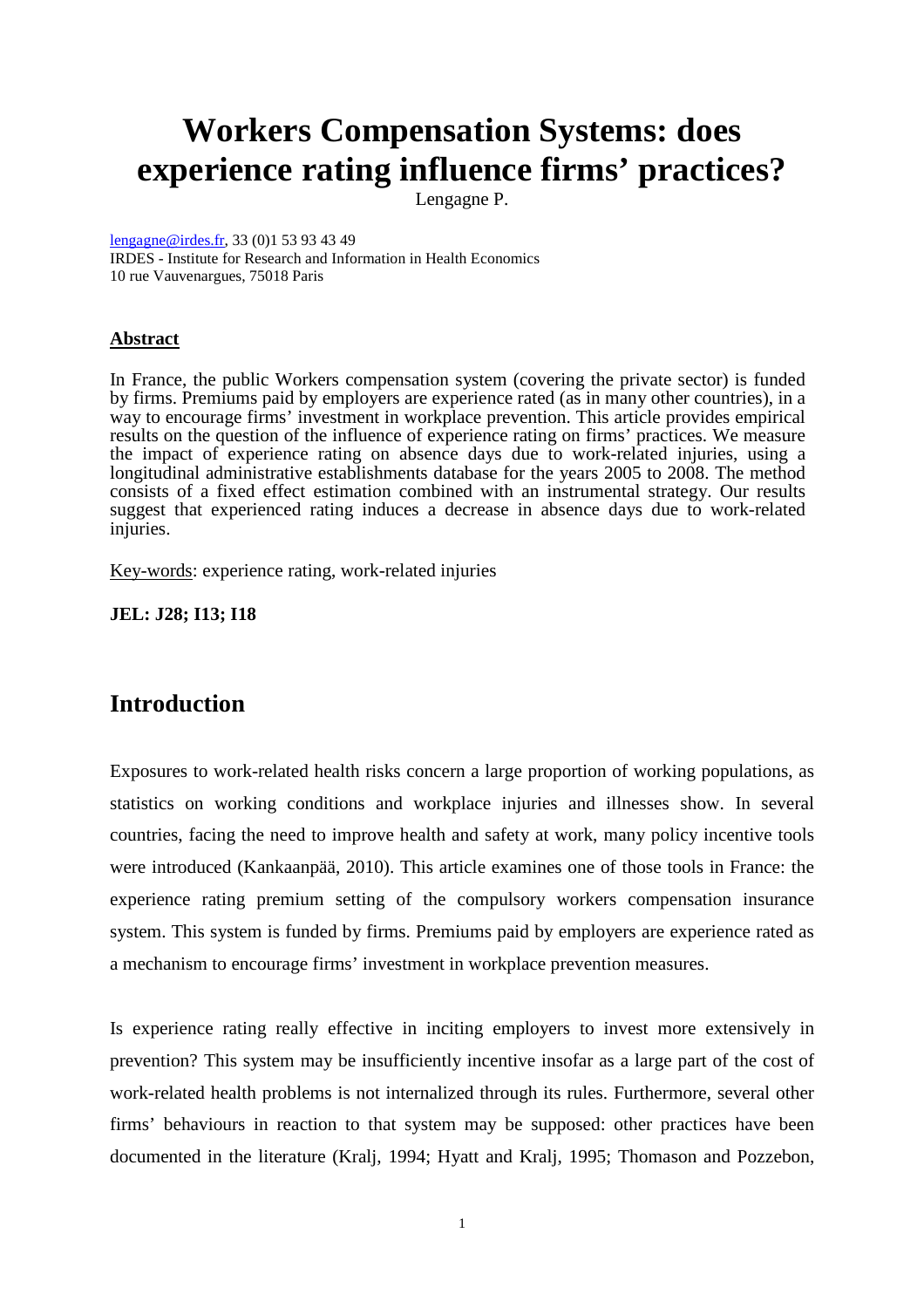2002; Askenazy, 2005; Tompa et al., 2012) such as monitoring and challenging claims, but also risk externalization, zero injuries practices, workers selection and so on.

Empirical studies are relatively few (Askenazy, 2005; Tompa et al., 2007, 2012; Esler et al. 2010). The question has not been investigated in France. However, the development of knowledge in this field is essential as a means of informing public makers in implementing or reforming the existing systems. Especially, the text adopted by the European Parliament defining EU strategy concerning Health and Safety at Work encouraged Member States to carry out this type of analysis.

This article provides empirical insights for France on the influence of experience rating on firm's practices. We presents a measure of the impact of experienced rating on absence days due to work-related injuries. We use an administrative panel establishments database for the years 2005 to 2008, extracted from the database Hygie carried out by the Institute for Research and Information in Health Economics (IRDES).

Section 1 provides a description of the French workers compensation insurance system. Section 2 presents theoretical considerations and an empirical literature review. Section 3 exposes data and method. Section 4 presents empirical results.

# **1. Workers Compensation Insurance system in France**

In the 19th Century, employers were in general not liable in the case of workplace injury. The financial and non-financial consequences of workplace injuries were borne entirely by the employees concerned and their households. The Law of April 9th 1898 on workers' compensation for workplace injuries instituted the employer no-fault liability. A work-related injury was thereby defined as any injury, whatever its cause, that occurred in the workplace.

The basic foundations of the workers compensation system as it exists today were established in 1946 (Viet and Ruffat, 1999). The legislation instituted a pricing system linking the cost of employers' workers' compensation insurance premiums to their claims history, whilst making provision for a partial risk-pooling mechanism (for small firms notably). Workplace prevention was the primary motive in introducing this system.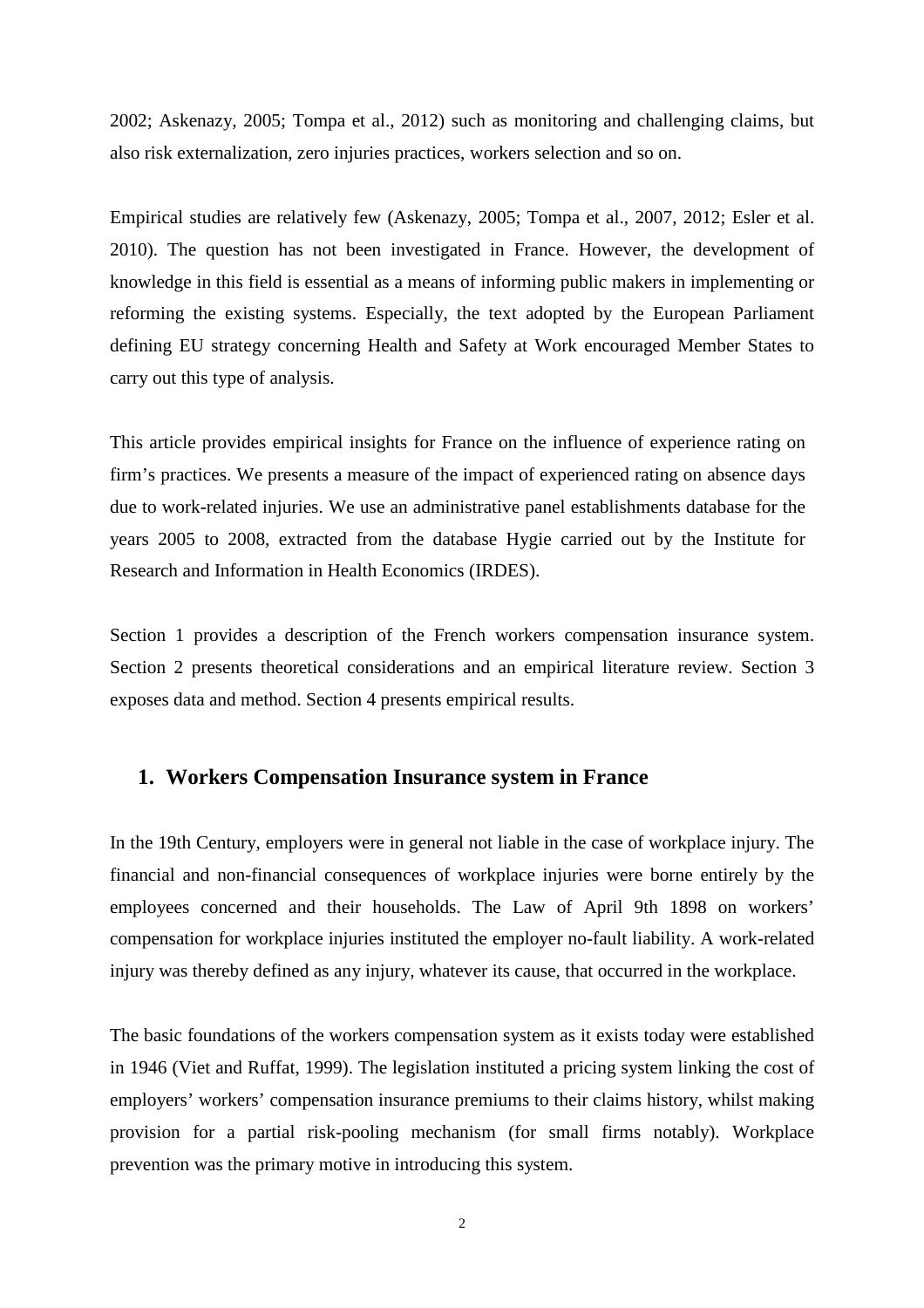Work-related injuries rate has decreased during the last thirty years (graph 1), linked with the automation, the disappearance of very high-risk work activities and investments in workplace hazard prevention. However, on the other hand, the number of absence days per employee for work-related injuries has tended to increase, that may be correlated with the overall deterioration of working conditions and a labour force composition effect related to ageing.



Graph 1 Evolution of workplace injuries with absence days

The general rules are the following ones. Firms counting from one to ten employees paid a collective premium by type of risk class; in this article, it will be said *Collective pricing*. The different homogenous risk classes (almost 700) are pre-established by the public insurer. Premiums for firms with over 200 employees were set according to the observed cost of claims in previous years; in this article, it will be said *Experience rating*. A medium-sized firm was subject to a mixed pricing in which premiums are only partially based on the firm's previous claims history, depending on the size of the firm (graph 2); in this article, it will be said *Mixed pricing*.

Firms of several activity sectors are assigned to the *Collective pricing* whatever their size for the main reason that those sectors present a very low frequency of workplace injuries and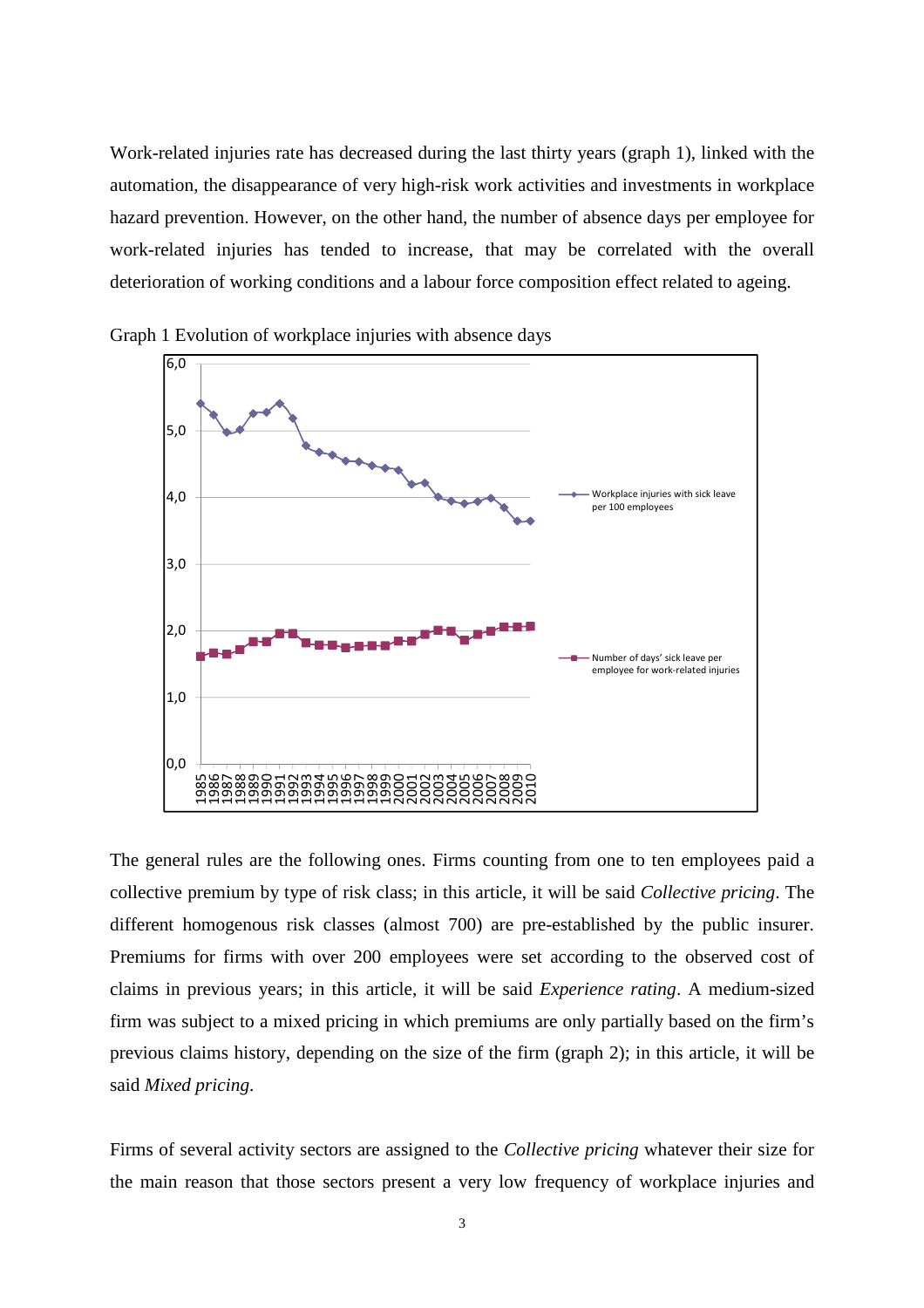illnesses: bank, insurance, administrative private sectors…



Graph 2 Level of experience rating noted *i* according to firm size

As mentioned previously, the annual premium rate for a firm subject to the *Collective Pricing* is determined by the aggregated claims for the entire risk class to which the firm belongs. More precisely, for each establishment of the firm, this premium rate is calculated according to risk class claims history in t-2, t-3 and t-4. The premium rate is calculated as follows:

$$
tx_{collective} = \frac{DI_{Class}(t-2, t-3, t-4)}{MS_{Class}(t-2, t-3, t-4)}
$$

Where:

- *DIClass* : total claims costs attributable to all firms within the risk class,

- *MSClass* : total payroll in that risk class.

If the firm is subject to *Experience rating*, the premium rate will be determined entirely by the firm's results. More precisely, for each establishment making up the firm, the premium rate takes the value:

$$
tx_{\text{experience-rated}} = \frac{di_{\text{Estabilishment}}(t-2, t-3, t-4)}{ms_{\text{Estabilishment}}(t-2, t-3, t-4)}
$$

Where:

- *diEstablishment* : claims costs attributable to the establishment,
- *msEtablishment* : total payroll of the establishment.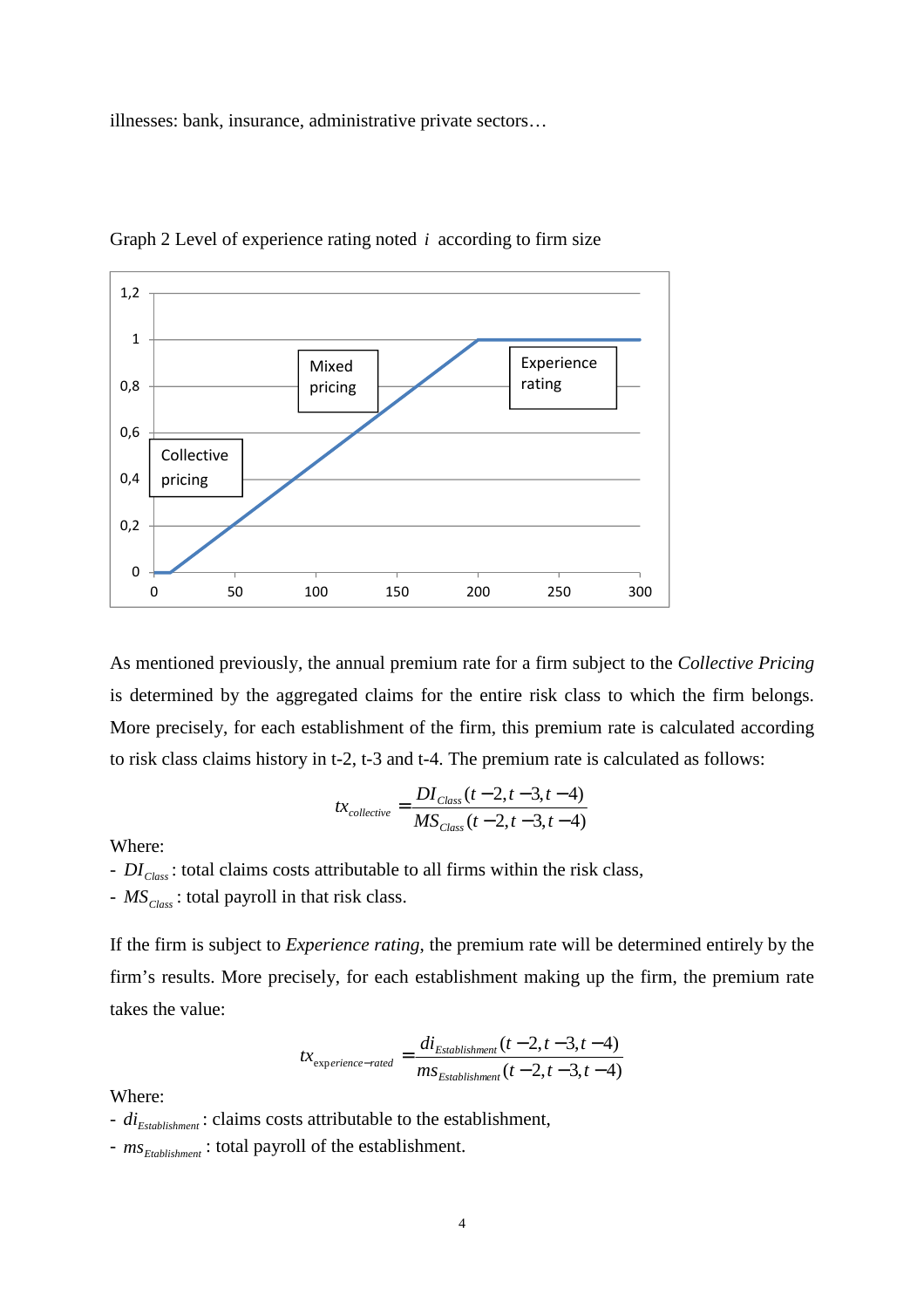If the firm is subject to *Mixed pricing* with a degree of experience rating *i*, then for each establishment making up this firm, the premium rate takes the value:

 $tx_{mixed} = itx_{exp,erience-rate} + (1-i)tx_{collective}$ 

# **2. Theoretical considerations and previous evidence**

Several theoretical arguments are given in favour of an experience rating system in the field of workplace health and safety, as developed by Diamond (1977), Carmichael (1986), Bruce and Atkins (1998) and also civil liability, insurance and pigouvian taxation theories.

The optimality of the employer no-fault liability system is analysed theoretically by Diamond (1977) notably. The author compares this system (that may be comparable to a compulsory workers compensation system funded by employers perfectly experience rated) to an alternative system in which employees are strictly liable and bear all the costs. Both employees and employers are supposed to be able to modify the level of injury risk by adjusting the allocation of resources to prevention; the occurrence of an injury would thus depend on both employers' behaviour in terms of prevention investment *x* and that of employees *y*. Employer and employee investments in prevention are two convex functions *A(x)* and *B(y)*. The expected cost of workplace injuries and illnesses is expressed as *C(x, y)*. The social cost of workplace injury  $CS(x, y)$  is equal to the sum of employees' and employers' investments in prevention and the expected cost of workplace injuries and illnesses:  $CS(x, y)$  $= A(x) + B(y) + C(x, y)$ . If the firm bears the cost of workers compensation (employer nofault liability), it will invest in risk prevention *x\** minimising the social cost of workplace injury for a given level of employer investment *y*; employee investment is minimal  $y^0$ . In this case, the situation is not optimal: employee investment in safety is below the optimal level required *y\** to minimise social costs. In this framework, liability rules are socially optimal only if the injured party is unable to influence the probability of injury. Diamond (1977) points out that a compulsory workers compensation system funded by the employer does not minimize the social costs of work-related injuries. He however suggests that if employer investments in safety measures reduce risk more effectively than employee investments in prevention, then this system would be preferable than the employee liable system.

Bruce and Atkins (1998) advance other arguments in favour of a compulsory workers'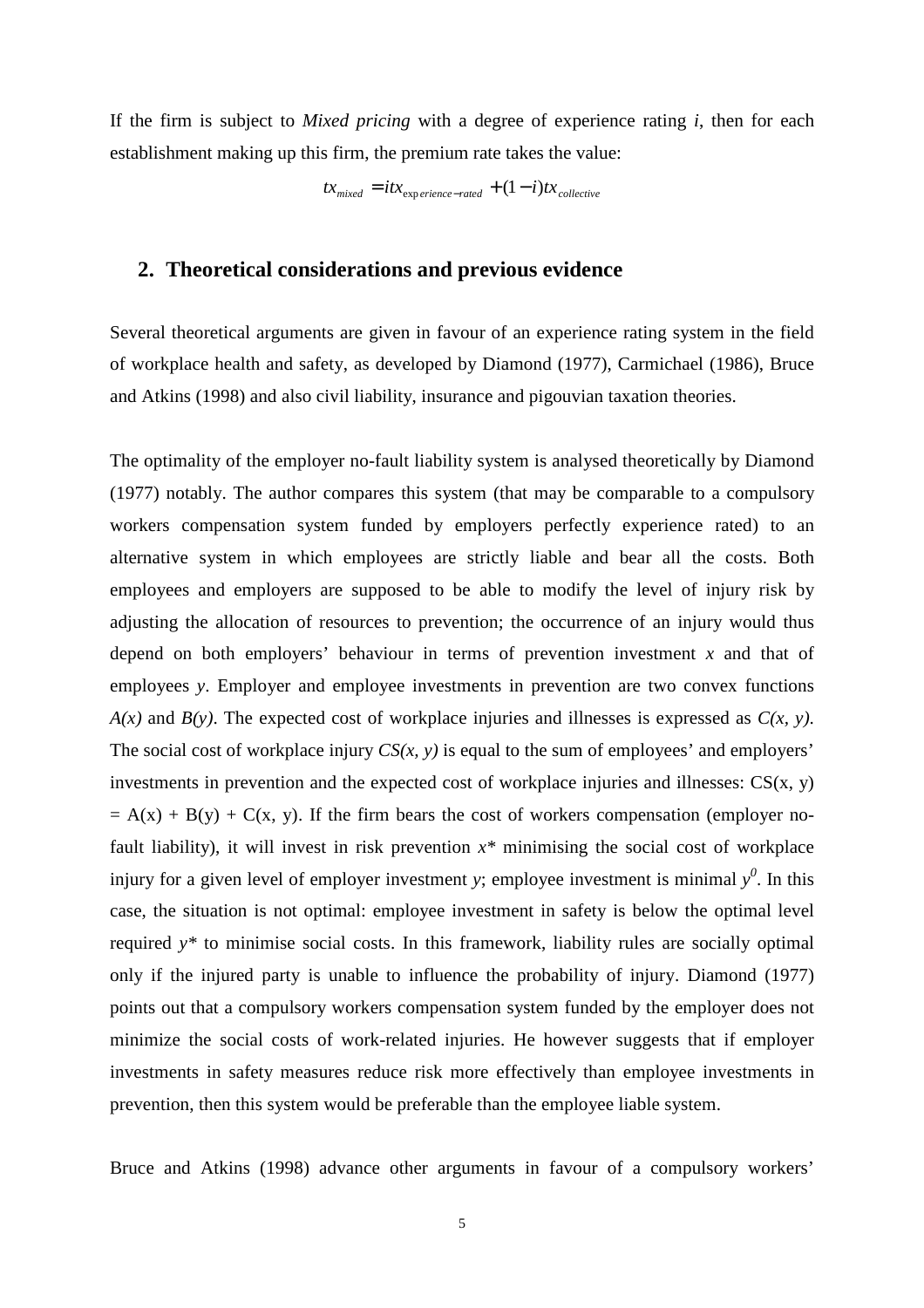compensation system funded by the employer. In supplying their employees with insurance against workplace hazards at a lower price than if each employee had to purchase individual contracts on the insurance market, employers generate economies of scale. Bruce and Atkins (1993) also point out that if one considers the employer to be better informed concerning the injury risks of the firm, it is preferable to place liability on the employer. They however also indicate that it is preferable to combine this system with one that also incites employees to invest in safety measures and/or including employee contributions to the cost of insurance.

Empirical evidence on the incentive effects of experience rating in the field of workplace safety is scarce but give insights. Different empirical methodologies have been used.

Over the last decades, several countries have adopted such an incentive tool. In certain cases, the regulatory change has been the subject of empirical 'before and after' measures of the effects of the new system (Bruce and Atkins, 1993; Kralj, 1994; Kötz and Shäffer, 1993; Koning, 2009).

In the United States, firms are subject to the obligation to purchase workers compensation insurance from either a private or public insurance agent, or can self-insure. A minimum compensation rate, fixed at State level, must be guaranteed for each employee. Insurance premiums are generally experience rated and the level of experience rating increases the larger the size of the firm. Krueger (1990), Ruser (1985, 1991), Moore and Viscusi (1989) and Asfaw et al. (2009) adopted a similar empirical method that consists in comparing workplace safety among employees working in self-insured firms with those working in firms with private insurance contracts. The hypothesis examined is as follows: firms subscribing to private insurance contracts pay insurance premiums imperfectly experience rated contrary to self-insured firms.

Hyatt and Thomason (1998) used a survey carried out in British Columbia firms, examined employers' decisions to adopt safety measures during the period 1994-1996. In order to identify the effects of experience rating on safety measures, the statistical method used consists in comparing employers' aware of this experience rating system, with those claiming they are not informed. Thomason and Pozzebon (2002) used data from a survey carried out in 1996 in Québec. Three pricing mechanisms were compared: collective pricing, mixed pricing and an entirely experience rated pricing calculated for the current year. Firms' assignation to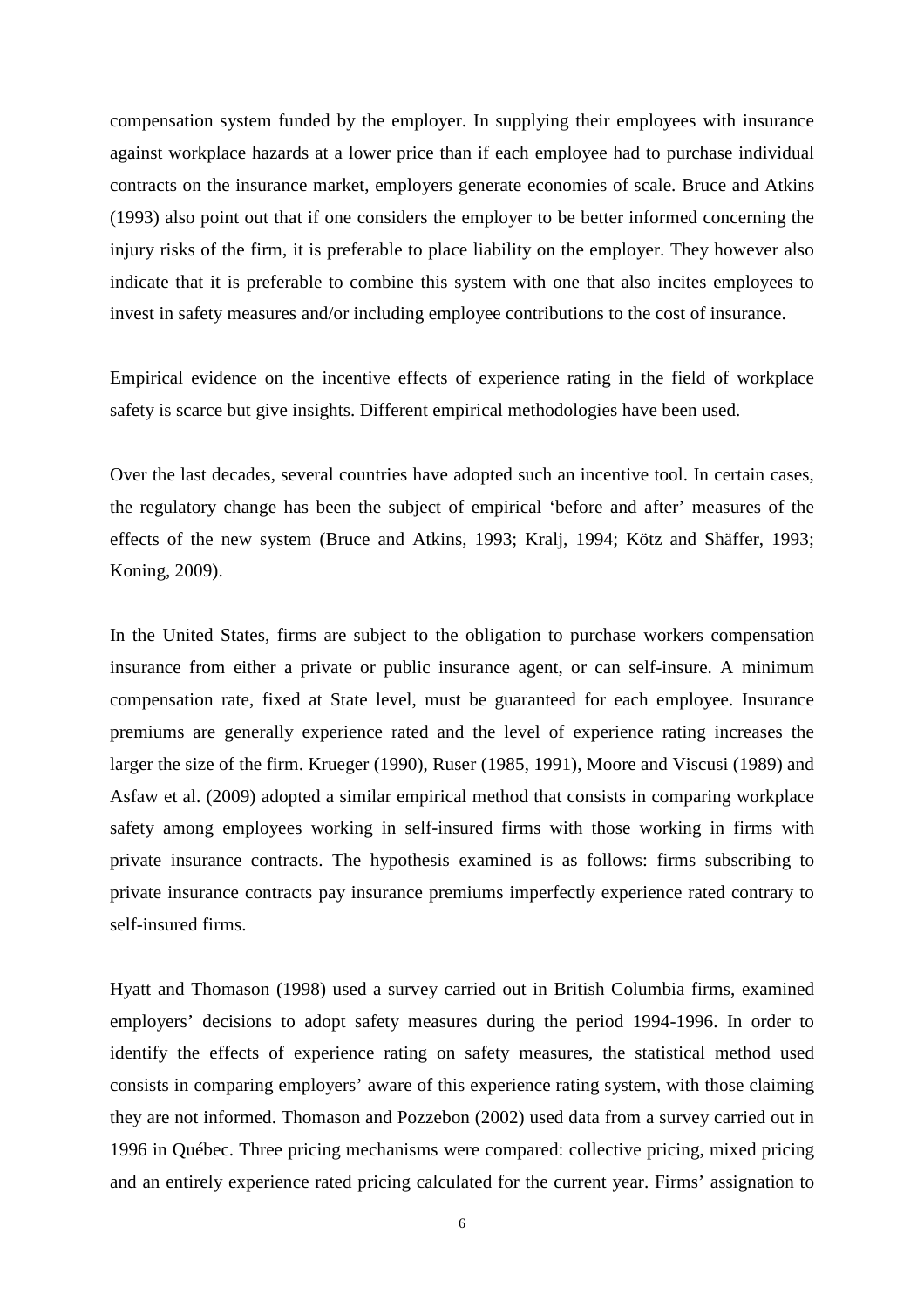one or other of these categories was calculated according to its payroll and the collective rate for the group. Firms were contacted by telephone and the survey carried out with the person identified as being responsible for health and safety issues within the company. To our knowledge, Tompa *et al.* (2012) present the most recent results, using longitudinal administrative micro-level data.

A part of the results suggest that experience rating has an effect in reducing workplace injuries rates and the number of absence days due to workplace injuries. These results are indirect effects in the sense that they identify a relationship between experience rating and observed injury without analysing the causal chain behind. Other results give insights on this causal chain: as suggested, employers react to experience rating by developing different practices. Other than increasing employers' prevention efforts (workplace health and safety training, adaptation of jobs after an injury, calling on specialised consultants…), experience rating provides an incentive to monitor compensation claims, claims costs and to challenge claims.

#### **3. Data and method**

#### **Data**

l

We used a data set from the database Hygie constituted by  $IRDES<sup>1</sup>$ . Hygie was extracted from files of the French public health and retirement insurance data systems covering the private sector. It allows following 553,951 workers or ex-workers aged between 20 and 70 in 2005 during the period 2005-2008 and contains workers' establishments characteristics.

The sample we use contains establishments extracted from this database. It is constructed as follows. First we selected the subsample of individuals who work in the same establishments all along the four years; thus it corresponds to a sample of stable workers and their establishments. The database Hygie contains several variables on the establishments for each year: workplace injuries, size, total payroll, activity sectors, premiums rate and geographical information. We selected the activity sectors concerned by the experience rating mechanisms, i.e. manufacturing, construction, commerce, food services and transport. Then we selected individuals working in establishments that registered workplace injuries or illnesses each

<sup>1</sup> http://www.irdes.fr/EspaceRecherche/Partenariats/Hygie/index.htm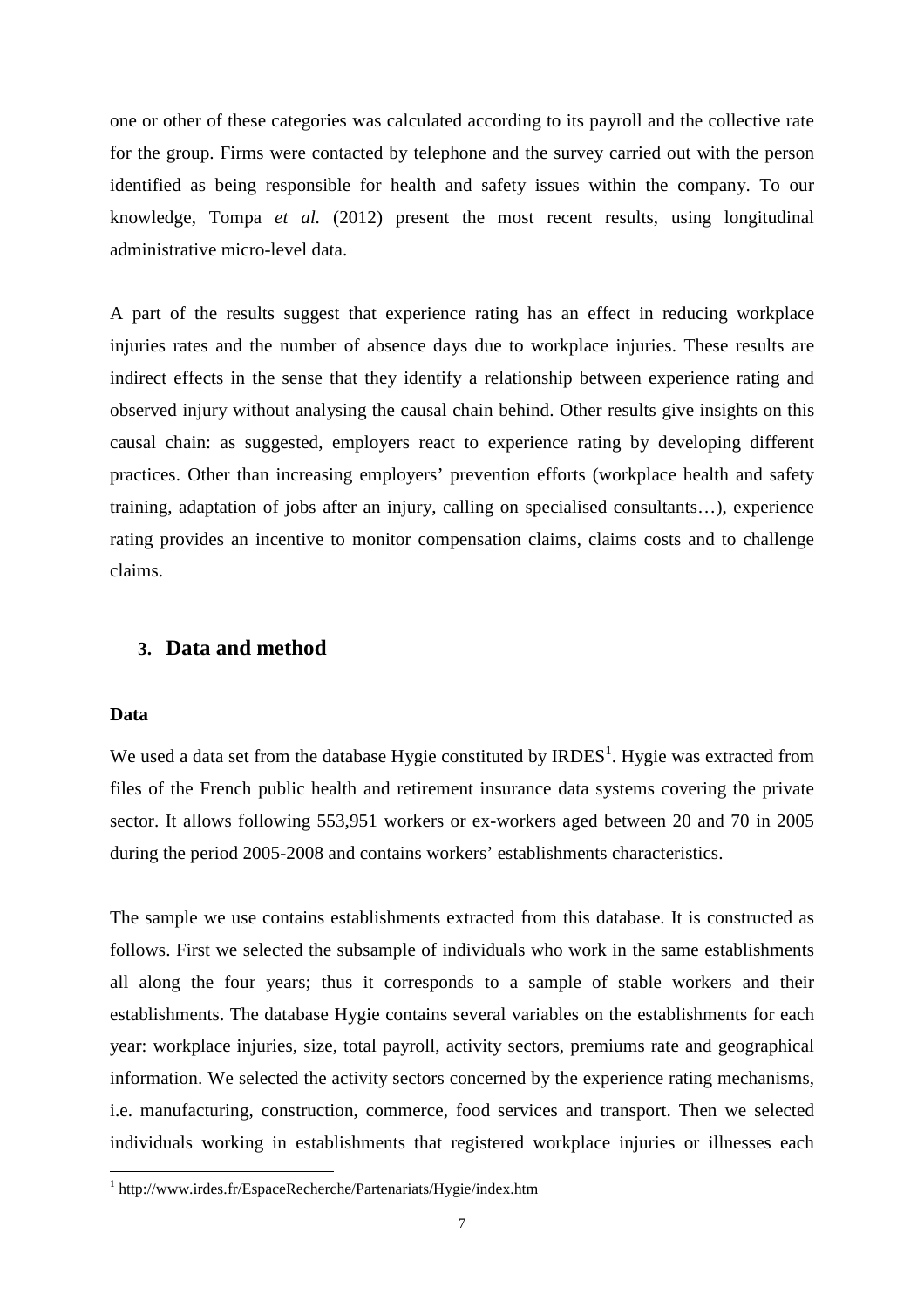year; indeed, a limit of this database is that the variables on establishments are only available for those particular establishments. Thus our analysis focuses on this subsample of establishments that registered workplace injuries or illnesses each year; in particular, this sample concentrated the establishments characterized by a high level of workplace injuries or illnesses. In spite of that limit, the sample selected offer the possibility to study 44,689 distinct establishments with establishments' information available for the four years 2005- 2008. Those establishments employ roughly 2.9 million workers.

Tables 1 and 2 provide descriptive statistics. The manufacturing industry, construction and services represent respectively 36.6%, 17.8% and 45.6% of the establishments in our sample. A large majority of those establishments (more than 60% each year) belongs to firms subject to *Mixed Pricing*. *Experience Rating* and *Collective Pricing* concern respectively around 27% and 11% of the establishments. As expected, we observe a high injury level in the sample. Approximately 86% of establishments registered workplace injuries with absence days. On average, each year, a worker reports 3.5 to 3.7 absence days due to workplace injuries, that is higher than the national figures; this number is increasing over the period 2005-2008, that is coherent with the national trend (see graph 1).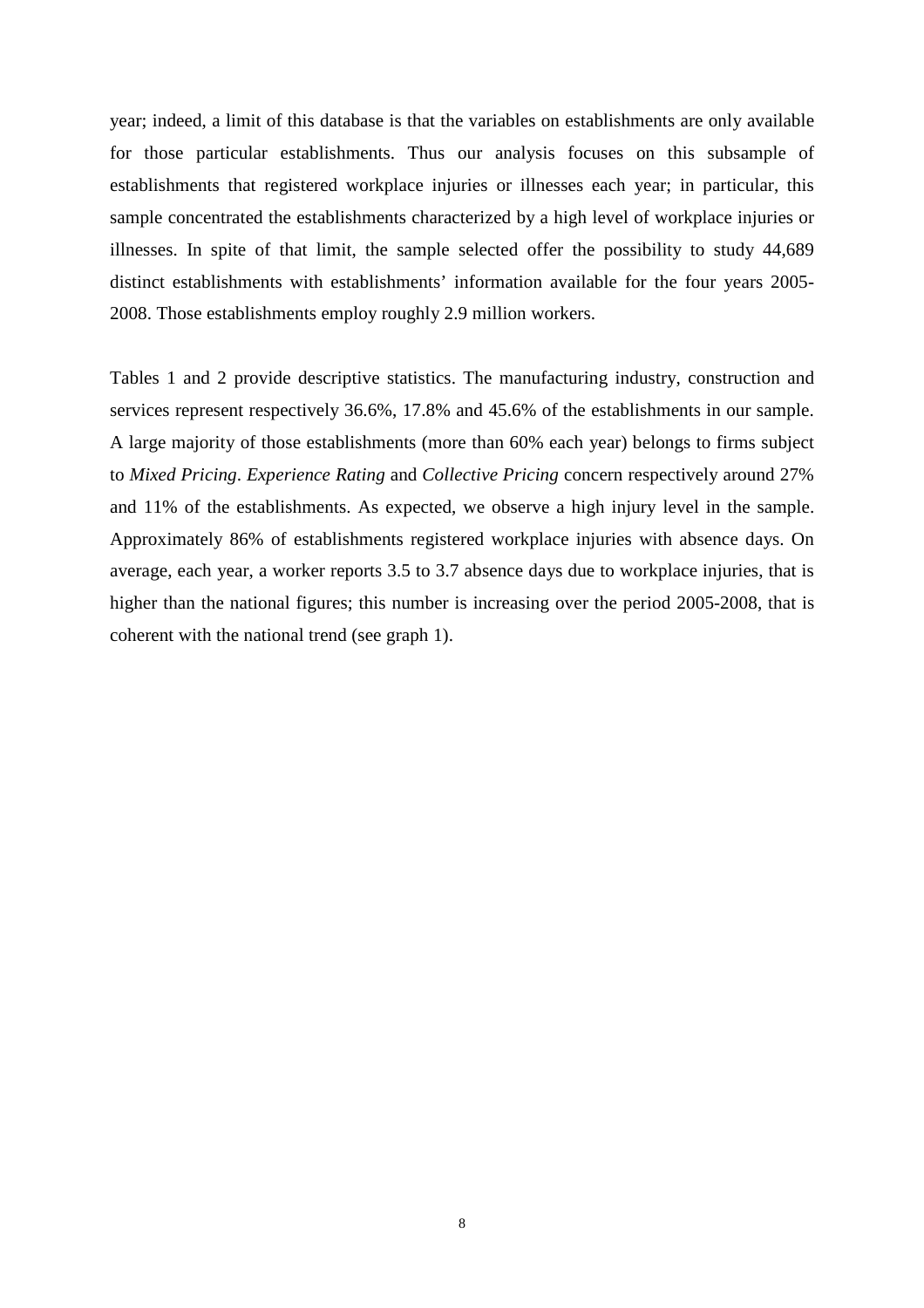|                                      | 2005   | 2006   | 2007   | 2008   |
|--------------------------------------|--------|--------|--------|--------|
| Number of<br>establishments          | 44,689 | 44,689 | 44,689 | 44,689 |
| <b>Agregated activity</b><br>sectors |        |        |        |        |
| Manufacturing                        | 0.366  |        |        |        |
| Construction                         | 0.178  |        |        |        |
| Commerce                             | 0.261  |        |        |        |
| Food services                        | 0.091  |        |        |        |
| <b>Transport</b>                     | 0.103  |        |        |        |
| Type of pricing                      |        |        |        |        |
| Experience rating                    | 0.261  | 0.272  | 0.275  | 0.278  |
| Mixed pricing                        | 0.601  | 0.621  | 0.633  | 0.634  |
| Collective pricing                   | 0.115  | 0.105  | 0.091  | 0.088  |
| Injuries rate                        | 0.867  | 0.862  | 0.862  | 0.846  |

Table 1 Descriptive statistics

Table 2 Descriptive statistics

|                       |      |           | Standard  | 1srt     |         | 3rd       |
|-----------------------|------|-----------|-----------|----------|---------|-----------|
|                       | Year | Mean      | deviation | quartile | Median  | quartile  |
| Number of absence     |      |           |           |          |         |           |
| days per worker       | 2005 | 3.539     | 5.526     | 0.385    | 1.563   | 4.308     |
|                       | 2006 | 3.657     | 5.765     | 0.357    | 1.542   | 4.359     |
|                       | 2007 | 3.672     | 5.717     | 0.364    | 1.567   | 4.484     |
|                       | 2008 | 3.712     | 5.835     | 0.314    | 1.528   | 4.563     |
| Total payroll (euros) | 2005 | 2,187,440 | 8,096,388 | 391,792  | 785,476 | 1,785,042 |
|                       | 2006 | 2,243,762 | 8,139,772 | 408,322  | 811,803 | 1,845,267 |
|                       | 2007 | 2,319,722 | 8,460,187 | 421,139  | 844,031 | 1,904,694 |
|                       | 2008 | 2,374,250 | 8,561,841 | 425,808  | 862,473 | 1,965,661 |
| Establishment size    | 2005 | 83        | 237       | 19       | 37      | 78        |
|                       | 2006 | 83        | 233       | 19       | 37      | 78        |
|                       | 2007 | 83        | 227       | 19       | 37      | 78        |
|                       | 2008 | 82        | 221       | 19       | 37      | 78        |
| Premium rate          | 2005 | 3.19      | 2.17      | 1.81     | 2.47    | 4.13      |
|                       | 2006 | 3.38      | 2.18      | 1.97     | 2.63    | 4.36      |
|                       | 2007 | 3.40      | 2.12      | 1.99     | 2.68    | 4.37      |
|                       | 2008 | 3.35      | 2.00      | 2.00     | 2.69    | 4.34      |

#### **Econometric method**

The outcome is the number of absence days due to workplace injuries, noted  $y_{et}$ corresponding to the establishment *e* and the year *t*. We examine the following hypothesis. For firms subject to *Experience Rating*, a high level of premium rate should have an effect on employers behaviour (notably greater prevention efforts) that may induce, in turn, a lower number of absence days due to workplace injuries; on the contrary, a relatively low premium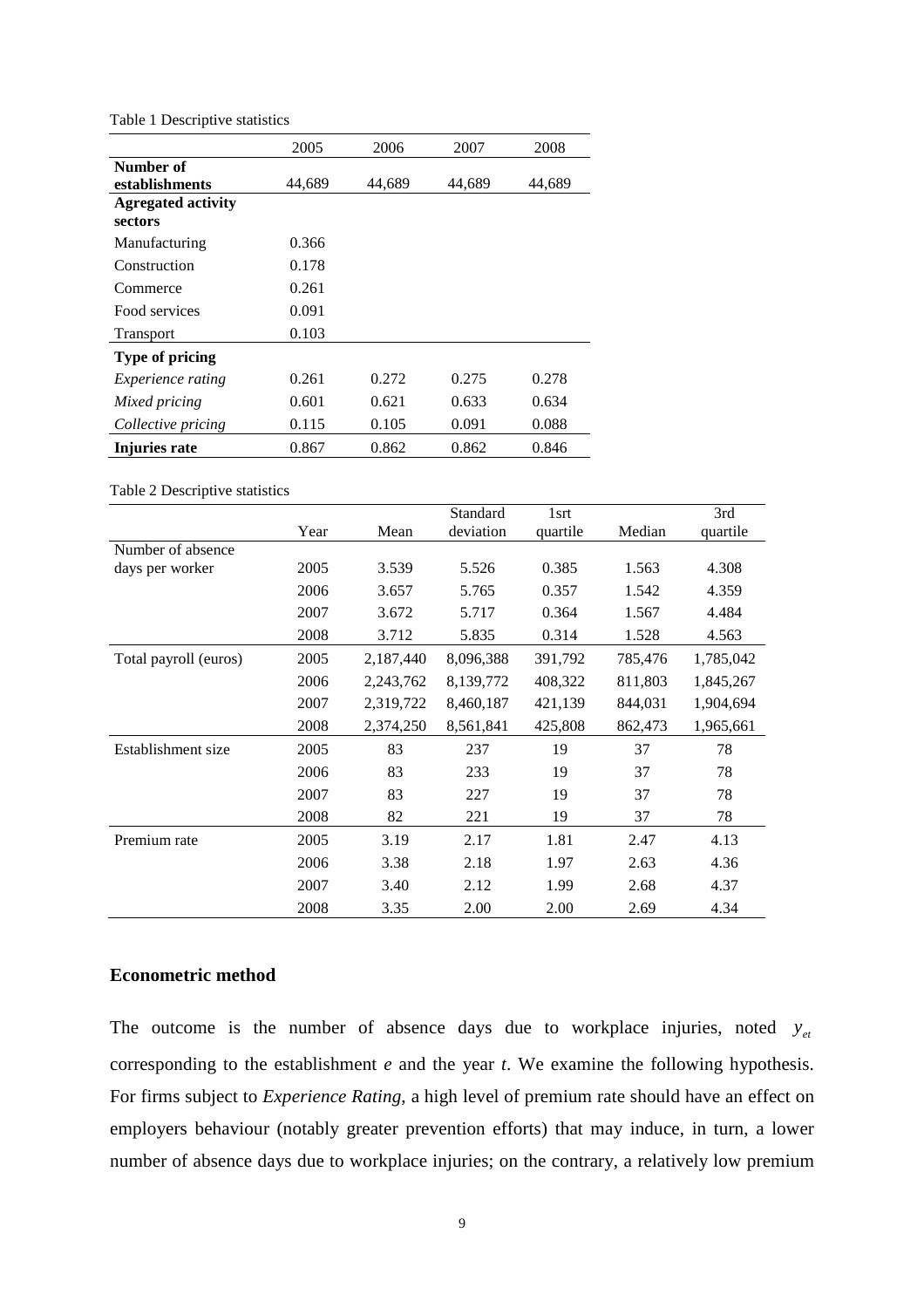rate is likely to result in less effort in terms of risk prevention (or other practices aimed at reducing costs) that may induce a lower number of absence days due to workplace injuries. For firms assigned to *Mixed Pricing*, the sense of the expected effect is the same but its strength may be lower. For firms assigned to *Collective Pricing*, the premium rate does not influence practices and, thus, does not influence the number of absence days due to workplace injuries.

We consider the following linear equation for two dates t=2007 and 2008.

$$
\text{(1)} \qquad y_{et} = X_{et} \beta + \gamma p_{et} + u_e + \varepsilon_{et} \qquad \qquad e: \text{establishment} \qquad \qquad t = 2007,2008
$$

Where  $X_{et}$  is a vector of time variant establishments characteristics;  $p_{et}$  is the logarithm of the premium rate of the establishment for the year  $t$ ;  $u_e$  are the establishments fixed effects that control for invariant unobserved determinants of the number of absence days due to workplace injuries;  $\varepsilon_{et}$  is the error term. More precisely, the vector  $X_{et}$  includes the establishment size, the establishment total payroll and an interaction between sector activities and time.

The first difference eliminates the establishments fixed effects.

$$
(2) \qquad \Delta y_{et} = \Delta \alpha_t + \Delta X_{et} \beta + \gamma \Delta p_{et} + \Delta \varepsilon_{et}
$$

The parameter of interest  $\gamma$  represents the relation between the premium rate and the outcome. According to our hypothesis, it is expected that it will be negative. First we use OLS (ordinary Least Square) regression models in order to measure the relation between the premium rate variation and the outcome variation, for different groups determined by the type of pricing (*Experience rating*, *Mixed pricing* and *Collective pricing*) and establishment size in 2007. Remind that the firm size determines the type of pricing; the premium rate is calculated at the establishment level, whatever its size; consequently a small establishment that belongs to a firm of more than 200 workers for instance will be assigned to *Experience rating*. We defined seven groups: establishments subject to *Experience rating* with less than 50 workers (1), 50 to 100 (2), more than 100 workers (3); *Mixed pricing* with less than 50 workers (4), 50 to 100 (5) and more than 100 workers (6); establishments subject to *Collective pricing* (7). This stratification allows analysing potential differences in the relation between the premium rate variation and the outcome variation. In establishments subject to *Mixed pricing*, the strength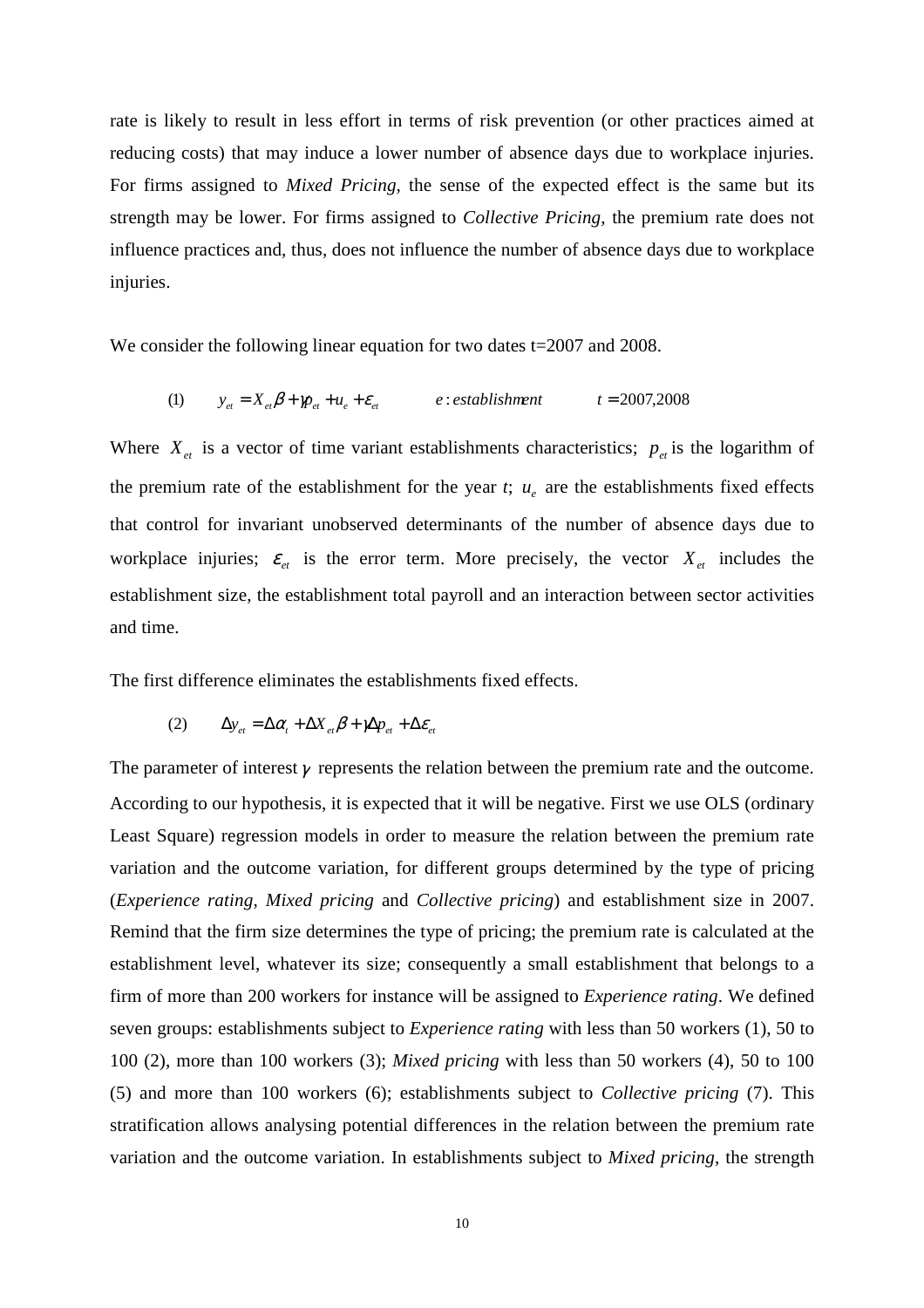of the relation may be lower than in establishments subject to *Experience Rating*. Furthermore, the strength of the relation may be related to the establishment size because of economies of scale.

However the hypothesis of the exogeneity of  $\Delta p_{et}$  may be unreliable and OLS estimators may be inconsistent. Especially, we may suspect that the variations of the outcome and the premium rate are correlated to unobserved factors. We may suspect also a 'return to mean' phenomenon. In order to overcome the potential endogeneity problems, we use a 2SLS (twostage least squares) instrumental variable approach. We instrument  $\Delta p_{\nu}$  using a lagged variable: the variation of the total payroll between the years 2005 and 2006, noted  $z_e$ . The intuition behind this choice is as follows. Insofar as the calculation of the premium rate  $p_{at}$ depends on the total payroll of the years t-2 and t-3, the premium variation  $\Delta p_{et}$  may be strongly correlated to  $z_e$ . Indeed, we verify this first condition for establishments of more than 50 employees (see Fisher statistics presented in the results tables 3 to 5). We find a highly negative correlation between  $\Delta p_{et}$  and  $z_e$ . In other words, the premium rate decreases between 2007 and 2008 when the total payroll of the establishment between 2005 and 2006 increases. Indeed an increase of total pay roll may be the consequence of new hiring of qualified workers that are less exposed to injuries rate or temporary workers little inclined to report injuries, thus decreasing the premium rate (that is the ratio of injuries costs to payroll). A validate instrument implies also that  $cov(z_e, \Delta \varepsilon_{et}) = 0$ . We assume that the total payroll variation between 2005 and 2006 is sufficiently lagged to be uncorrelated with the variation of the outcome between 2007 and 2008 ( $\Delta y_{et}$ ).

### **4. Results**

For establishments subject to *Experience rating*, OLS results indicate a decrease of the number of absence days when the premium rate increase (table 3). This relation is significant for establishments of less than 100 workers. 2SLS models have been estimated only for establishments with more than 50 workers because the instrument does not verify the first condition (correlation between the endogenous variable and the instrument) for establishment of less than 50 workers. The estimations indicate a significant negative influence of premium rates on the outcome for establishments of more than 100 workers. Table 4 presents the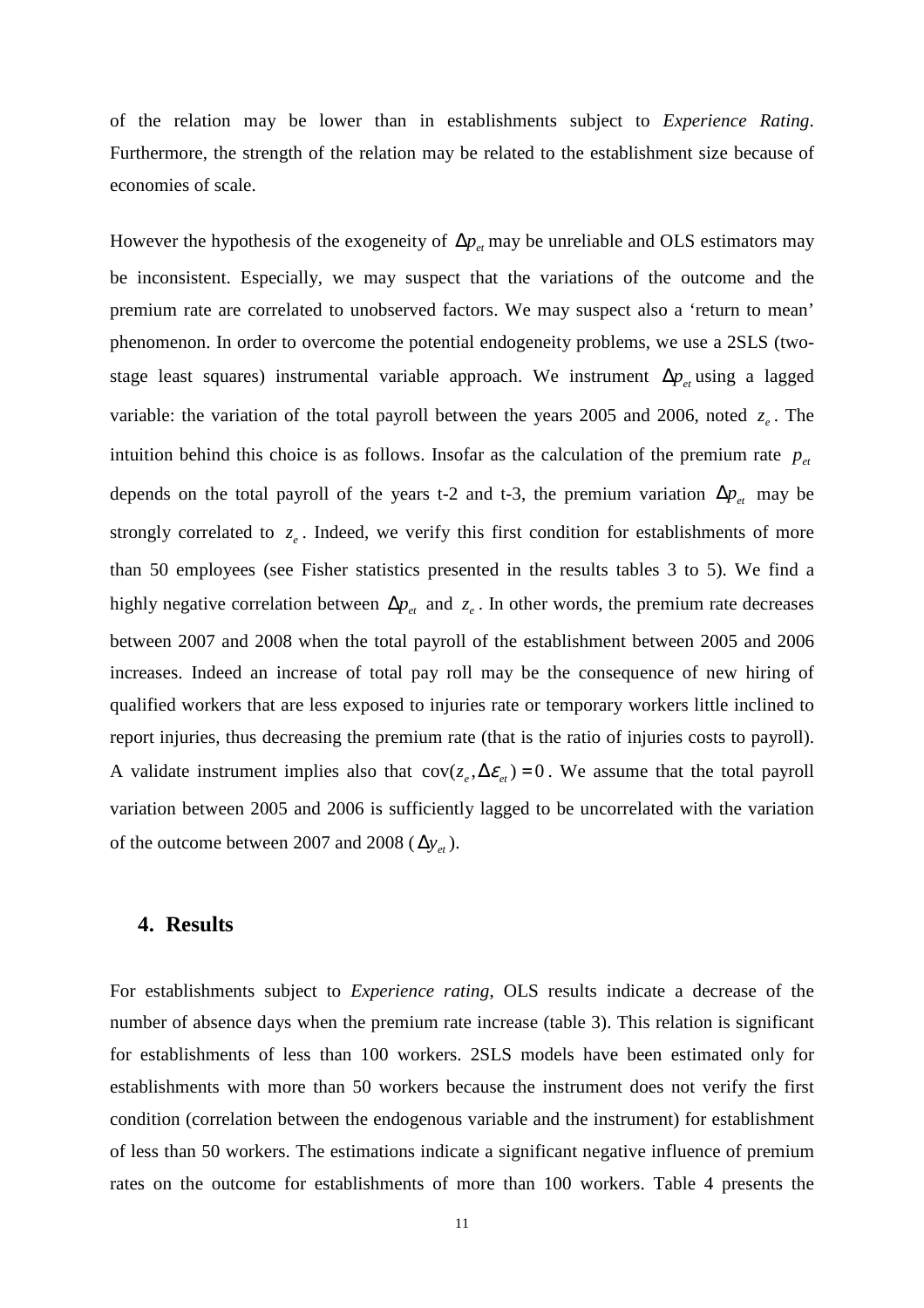results for *Mixed Pricing.* OLS results indicate a significant decrease of the number of absence days when the premium rate increases. Again 2SLS estimations have been estimated only for establishments with more than 50 workers. They indicate a significant negative influence of premium rates on the outcome for establishments of more than 100 workers. Thus those results are coherent with the hypothesis of an effect of *Experience rating* and *Mixed rating* on firms' practices leading to a decrease of injuries absences.

We note too that variations in absence days due to workplace injuries are negatively correlated with variations of establishment size and total payroll, that may be due to the characteristics of last hiring (more qualified workers, workers that are less inclined to report injuries…).

Finally, table 5 presents OLS regression results for *Collective pricing*. Those estimations indicate an absence of correlation between the premium rate and the number of absences days. Thus, this result seems to suggest that *Collective pricing* does not introduce any incentives in terms of firms' practices, as expected.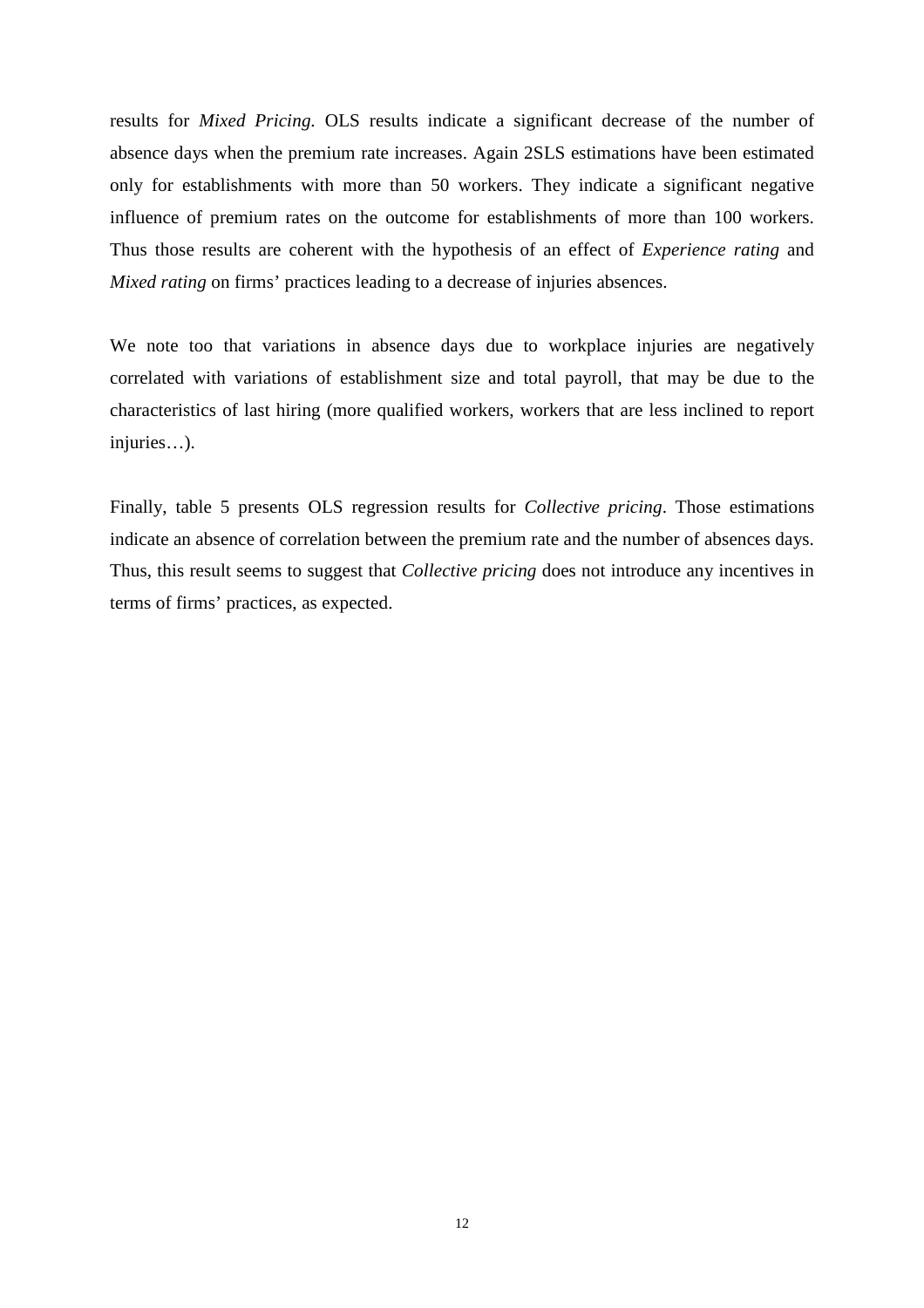Table 3 Establishments subject to *Experience rating*

| Group:                   | (1)             |       | (2)        |            | (3)         |             |
|--------------------------|-----------------|-------|------------|------------|-------------|-------------|
| Establishment size:      | less than 50    |       | [50;100]   |            | 100 or more |             |
|                          | OLS <sub></sub> | 2SLS  | <b>OLS</b> | 2SLS       | <b>OLS</b>  | 2SLS        |
| d ln(premium rate)       | $-3.123***$     |       | $-0.698*$  | 7.027      | $-0.301$    | $-10.49**$  |
|                          | (0.862)         |       | (0.416)    | (7.224)    | (0.198)     | (4.319)     |
| d ln(total payroll)      | $-0.650$        |       | $-0.0480$  | 0.0704     | 0.722       | 0.697       |
|                          | (0.444)         |       | (0.625)    | (0.714)    | (0.693)     | (0.660)     |
| d ln(size)               | $-0.225$        |       | $-1.408**$ | $-1.441**$ | $-2.314***$ | $-2.423***$ |
|                          | (1.057)         |       | (0.625)    | (0.632)    | (0.749)     | (0.700)     |
| Construction             | 0.531           |       | 0.0230     | 0.178      | 0.0201      | $-0.303$    |
|                          | (0.385)         |       | (0.172)    | (0.250)    | (0.0940)    | (0.199)     |
| Commerce                 | $0.494*$        |       | 0.0376     | $-0.0979$  | 0.0425      | 0.00747     |
|                          | (0.270)         |       | (0.144)    | (0.215)    | (0.0634)    | (0.0663)    |
| Food services            | $0.772**$       |       | $-0.127$   | $-0.208$   | 0.126       | 0.0421      |
|                          | (0.384)         |       | (0.303)    | (0.345)    | (0.182)     | (0.212)     |
| Transport                | $0.855**$       |       | 0.378      | 0.319      | 0.0388      | $-0.0802$   |
|                          | (0.347)         |       | (0.310)    | (0.255)    | (0.0631)    | (0.111)     |
| Constant                 | $-0.338$        |       | $-0.0291$  | 0.00556    | $0.0643**$  | $0.148***$  |
|                          | (0.239)         |       | (0.106)    | (0.127)    | (0.0304)    | (0.0519)    |
| N                        | 4,038           | 4,038 | 2,464      | 2,464      | 5,918       | 5,918       |
| <b>Fisher statistics</b> |                 | 2.07  |            | ***        |             | ***         |
| Hausman Test             |                 |       |            | ***        |             | ***         |

Robust standard errors clustered by activity sectors in brackets

\*\*\* p<0.01

\*\*  $p<0.05$ 

 $*$  p<0.1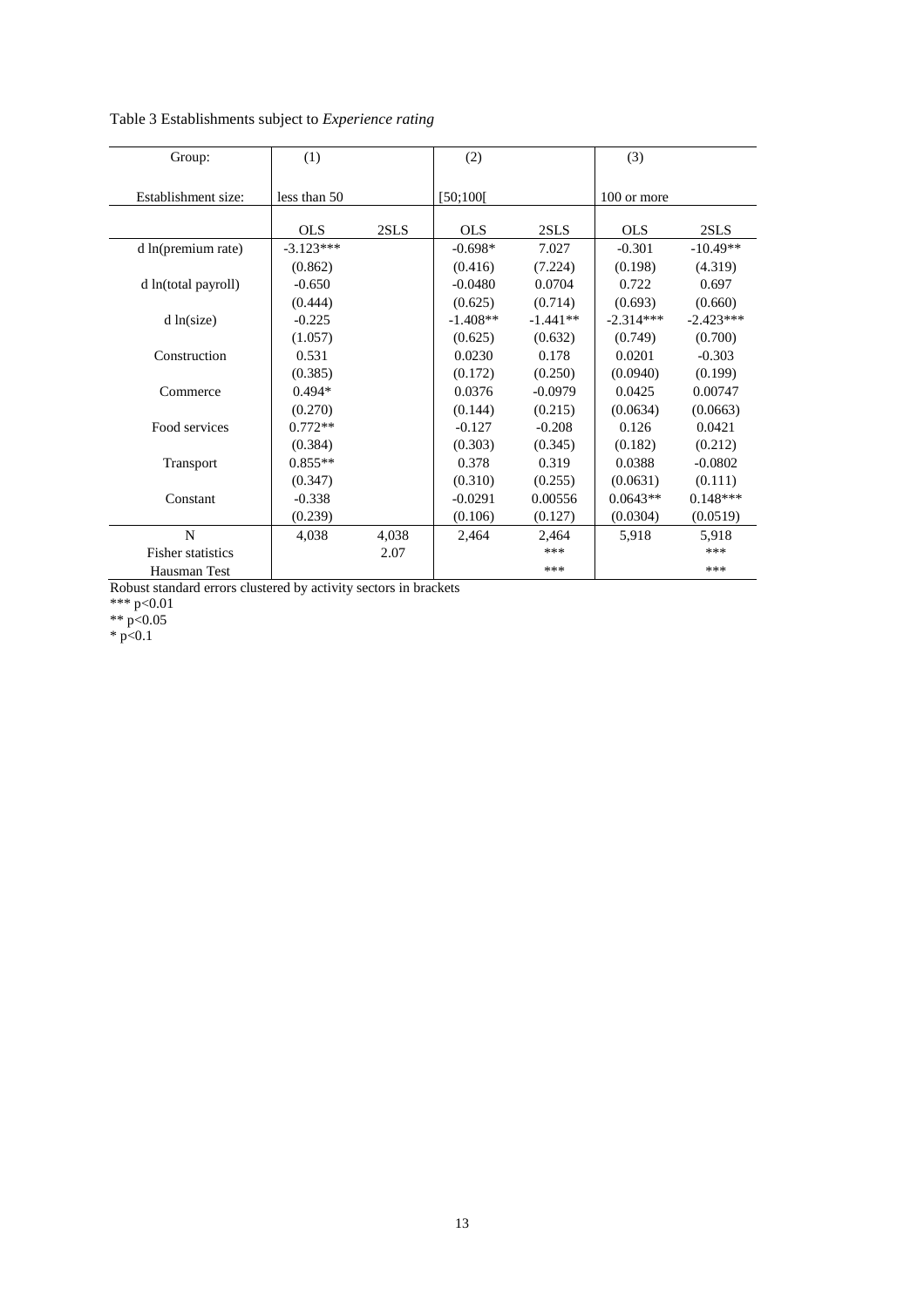| Table 4 Establishments subject to Mixed Pricing |  |  |
|-------------------------------------------------|--|--|
|                                                 |  |  |

| Group:                   | (4)          |                 | (5)        |                 | (6)         |            |
|--------------------------|--------------|-----------------|------------|-----------------|-------------|------------|
| Establishment size:      | less than 50 |                 | [50;100]   |                 | 100 or more |            |
|                          | <b>OLS</b>   | 2SLS            | <b>OLS</b> | 2SLS            | <b>OLS</b>  | 2SLS       |
| d ln(premium rate)       | $-4.875***$  |                 | $-1.138**$ | $-11.70$        | $-1.181***$ | $-17.69**$ |
|                          | (0.724)      |                 | (0.517)    | (7.828)         | (0.368)     | (7.274)    |
| d ln(total payroll)      | $-1.092***$  |                 | $-1.861**$ | $-2.158**$      | $-0.788$    | $-1.460*$  |
|                          | (0.359)      |                 | (0.889)    | (0.990)         | (0.565)     | (0.857)    |
| d ln(size)               | 0.583        |                 | $-0.794$   | $-0.768$        | $-1.142$    | $-1.037$   |
|                          | (0.460)      |                 | (0.866)    | (0.932)         | (0.803)     | (0.846)    |
| Construction             | $-0.179$     |                 | $-0.127$   | $-0.530*$       | 0.366       | $-0.709$   |
|                          | (0.137)      |                 | (0.178)    | (0.318)         | (0.239)     | (0.566)    |
| Commerce                 | $-0.144$     |                 | $-0.128$   | $-0.0839$       | $-0.0631$   | $-0.230$   |
|                          | (0.122)      |                 | (0.0864)   | (0.101)         | (0.0819)    | (0.145)    |
| Food services            | $-0.314***$  |                 | $-0.156$   | $-0.151$        | $-0.230*$   | $-0.192$   |
|                          | (0.112)      |                 | (0.139)    | (0.166)         | (0.127)     | (0.224)    |
| Transport                | $-0.0947$    |                 | $-0.146$   | $-0.229$        | 0.0161      | $-0.482$   |
|                          | (0.184)      |                 | (0.118)    | (0.171)         | (0.118)     | (0.299)    |
| Constant                 | 0.0953       |                 | $0.254***$ | $0.263***$      | $0.183***$  | $0.405***$ |
|                          | (0.0716)     |                 | (0.0729)   | (0.0683)        | (0.0527)    | (0.131)    |
| $\mathbf N$              | 19,804       | 19,804          | 5,880      | 5,880           | 2,657       | 2,657      |
| <b>Fisher statistics</b> |              | non significant |            | ***             |             | ***        |
| Hausman Test             |              |                 |            | non significant |             | ***        |

Robust standard errors clustered by activity sectors in brackets

\*\*\* p<0.01

\*\*  $p<0.05$ 

 $*$  p<0.1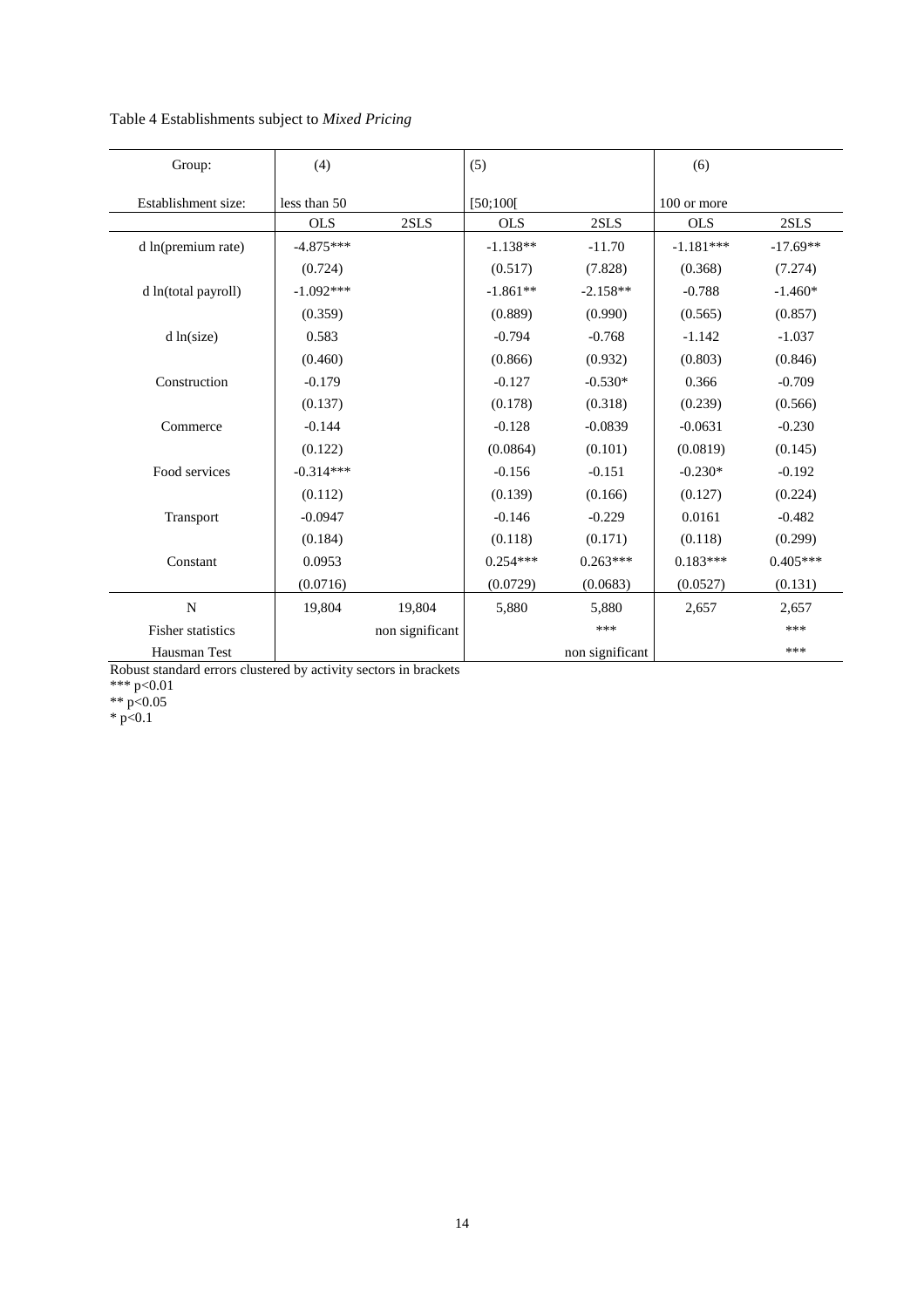Table 5 Establishments subject to *Collective pricing*

|                     | Group (7)  |
|---------------------|------------|
|                     | <b>OLS</b> |
| d ln(premium rate)  | 1.094      |
|                     | (2.613)    |
| d ln(total payroll) | $-0.330$   |
|                     | (0.361)    |
| d ln(size)          | $-0.392$   |
|                     | (0.620)    |
| Construction        | 0.514      |
|                     | (0.402)    |
| Commerce            | $-0.117$   |
|                     | (0.404)    |
| Food services       | $-0.195$   |
|                     | (0.530)    |
| Transport           | $0.988**$  |
|                     | (0.438)    |
| Constant            | $-0.516*$  |
|                     | (0.275)    |
| N                   | 3,917      |

Robust standard errors clustered by activity sectors in brackets

\*\*\* p<0.01

\*\*  $p<0.05$ 

 $*$  p<0.1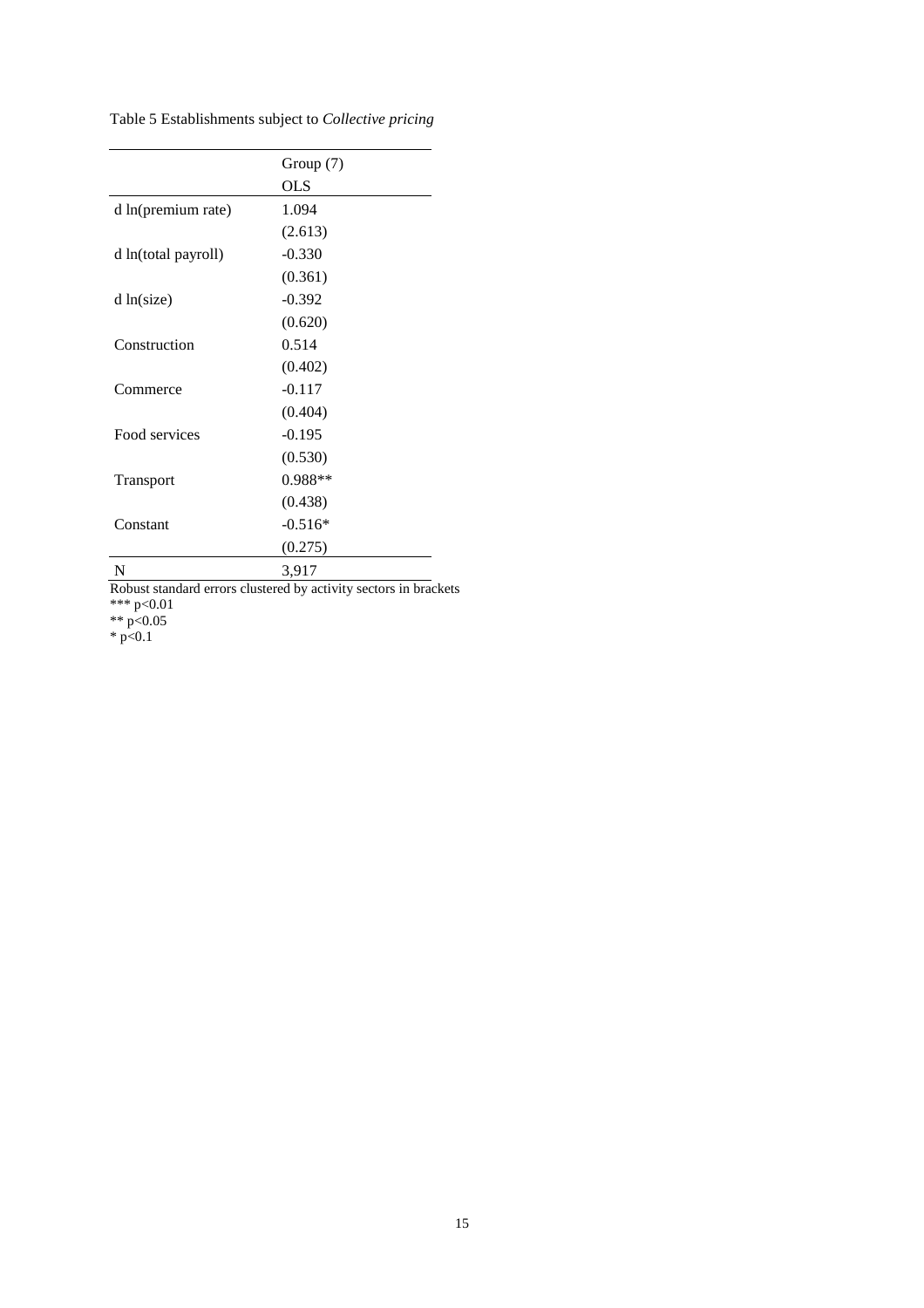# **Conclusion**

Using a French establishments database and a fixed effects estimation combined with an instrumental identification strategy, we find evidence that experience rating induces a reduction of absence days due to workplace injuries for establishments of more than 100 workers belonging to firms that are assigned to a partial or complete experience rating. Those results are consistent with the hypothesis according to which experience rating influence firms' practices. However, other empirical studies are needed in order to identify the mechanisms behind: does this relation reflect an improvement of work-related health and safety? Does it reflect the effect of an incentive to control claims and the duration of absences or even to externalize dangerous activities? In order to investigate these questions, we are studying currently the possibility to construct a database extracted from Workers Compensation boards that will allow us to study the impact of experience rating on several identified outcomes. As a new system was adopted in 2012 (notably instituting a more rapid repercussion of the cost of work-related injuries and illnesses on premium rates and an increase in the level of experience rating), and as the next retirement reform introduces a similar incentive tool aiming at reducing negative work-related health effects, new knowledge on firms' practices in reaction to these policy tools are needed, especially in the context of the current recession.